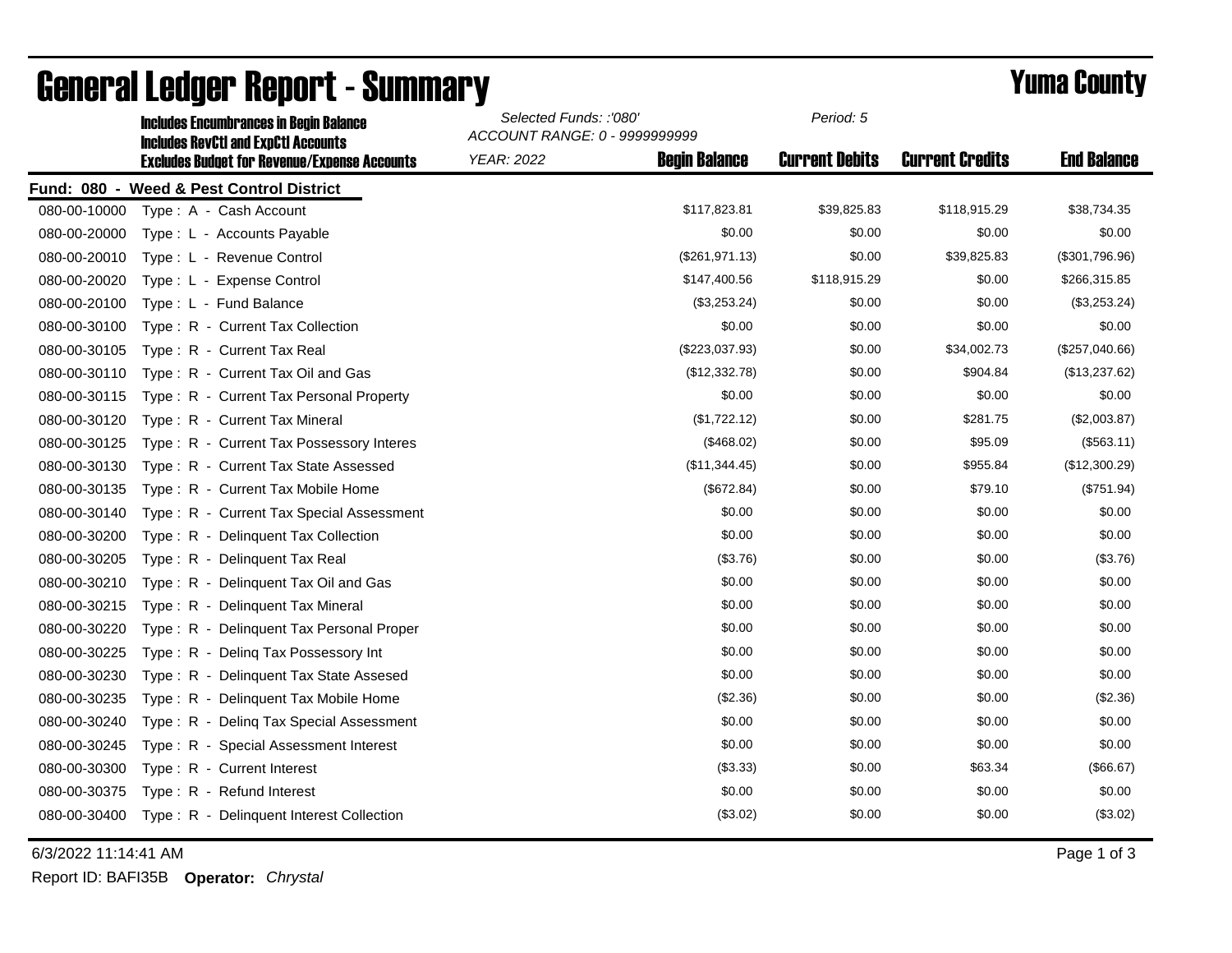| <b>Includes Encumbrances in Begin Balance</b>                                                     |                                          | Selected Funds: :'080'<br>ACCOUNT RANGE: 0 - 9999999999 |                             | Period: 5             |                                  |                    |
|---------------------------------------------------------------------------------------------------|------------------------------------------|---------------------------------------------------------|-----------------------------|-----------------------|----------------------------------|--------------------|
| <b>Includes RevCtI and ExpCtI Accounts</b><br><b>Excludes Budget for Revenue/Expense Accounts</b> |                                          | <b>YEAR: 2022</b>                                       | <b>Begin Balance</b>        | <b>Current Debits</b> | <b>Current Credits</b>           | <b>End Balance</b> |
| Fund: 080 - Weed & Pest Control District                                                          |                                          |                                                         |                             |                       |                                  |                    |
| Type: R - Miscellaneous Collections<br>080-00-30500                                               |                                          |                                                         | \$0.00                      | \$0.00                | \$0.00                           | \$0.00             |
| Type: R - Wildlife Impact Assistance<br>080-00-31305                                              |                                          |                                                         | \$0.00                      | \$0.00                | \$224.85                         | $(\$224.85)$       |
| Type: R - DOI-PILT PAYMENT<br>080-00-31310                                                        |                                          |                                                         | \$0.00                      | \$0.00                | \$0.00                           | \$0.00             |
| 080-00-32100<br>Type: $R -$ Transfers In                                                          |                                          |                                                         | \$0.00                      | \$0.00                | \$0.00                           | \$0.00             |
| 080-00-33000<br>Type: R - Auto Tax B Collection                                                   |                                          |                                                         | (\$9,231.35)                | \$0.00                | \$1,977.27                       | (\$11,208.62)      |
| Type: $R -$ Auto Tax A & F Collection<br>080-00-33100                                             |                                          |                                                         | (\$2,988.17)                | \$0.00                | \$1,241.02                       | (\$4,229.19)       |
| 080-00-33407<br>$Type: R - PCAC$                                                                  |                                          |                                                         | (\$161.00)                  | \$0.00                | \$0.00                           | (\$161.00)         |
| 080-00-49100<br>Type: X - Treasurer Fees                                                          |                                          |                                                         | \$7,502.40                  | \$1,091.48            | \$0.00                           | \$8,593.88         |
| 080-00-49401<br>Type: X - Transfer Out                                                            |                                          |                                                         | \$0.00                      | \$0.00                | \$0.00                           | \$0.00             |
| Type: X - Checks Written / ACH Transfer<br>080-00-49500                                           |                                          |                                                         | \$139,898.16                | \$117,823.81          | \$0.00                           | \$257,721.97       |
|                                                                                                   | Fund: 080 - Weed & Pest Control District | Totals :                                                | (\$114,570.57)              | \$277,656.41          | \$198,566.95                     | (\$35,481.11)      |
|                                                                                                   | <b>Total Fund Revenues:</b>              | \$39,825.83                                             | <b>Total Fund Expenses:</b> | \$118,915.29          | <b>Net Revenue Over Expense:</b> | (\$79,089.46)      |

## General Ledger Report - Summary **Example 2018** Yuma County